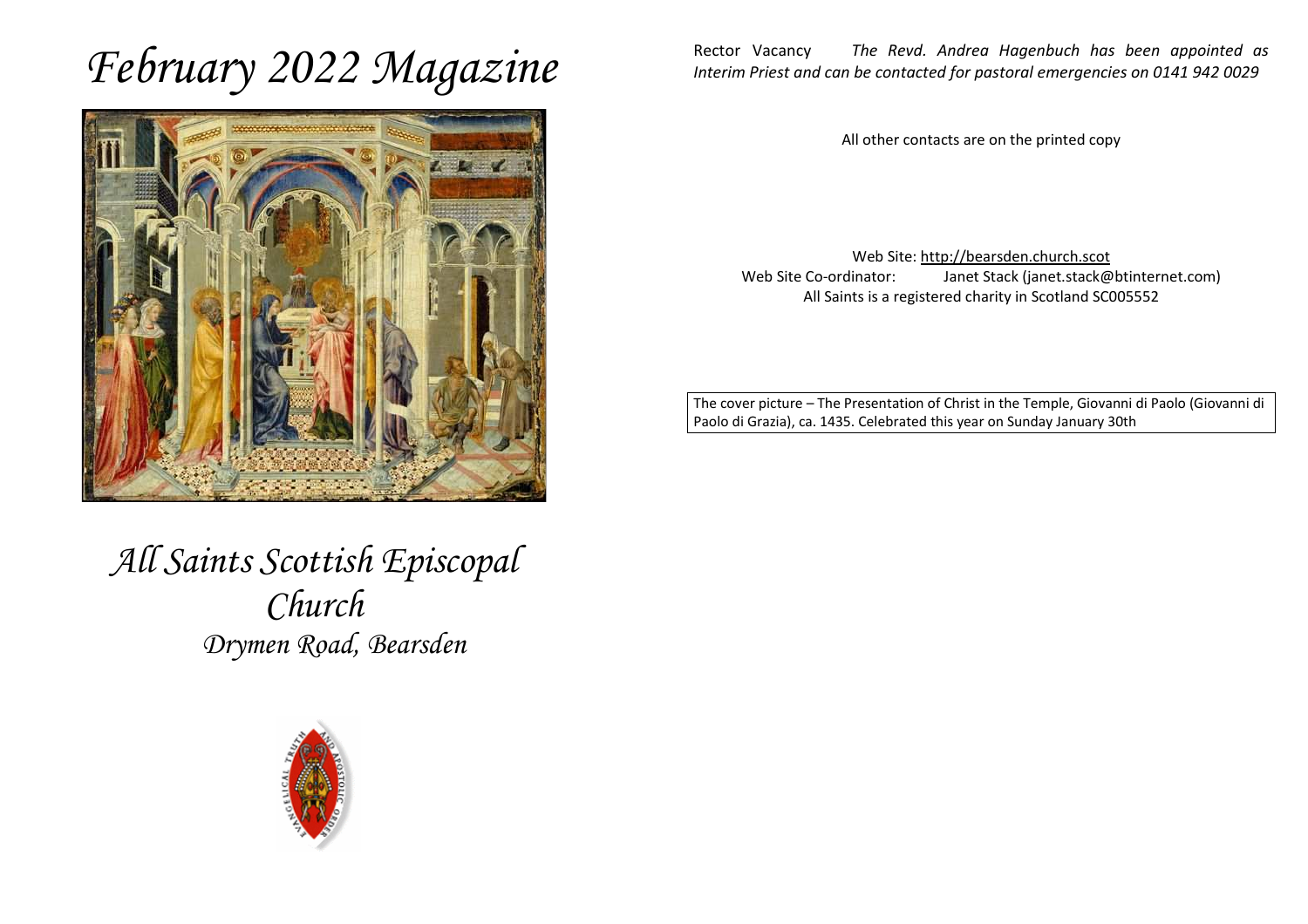### February 2022

#### Dear All,

As I write this letter on a dull and damp mid-January afternoon Christmas and its celebrations seem a long time ago now. However, at church the festivity continues as we celebrate the season of Epiphany.

We began with the *feast* of the Epiphany – the revelation of the Son of God by the wise men to the Gentile world. These wise men from the East were called to enlighten the world with their divine discovery, a world that would never be the same again, a world that would be inspired to see things differently through the life and love of Christ.

Then we celebrated the revelation of Christ through his baptism with the voice of God saying "This is my Son"

Last Sunday it was through Jesus's miraculous powers to change water into wine at a wedding at Cana.

As we begin a new year, we may also seek Christ's revelation through his Holy Spirit in our lives and the world today.

Just before Christmas at St Andrew's prayer group, one of the members amused us by sharing a message from a friend designed to encourage us at the start of a new year.

#### It went

 "Welcome onboard flight 2022. We are about to take off into the New Year. Please make sure your positive attitude and appreciation are secured and locked in the upright position. All destructive devices: anger, selfishness, self-pity and resentment must remain turned off. All negativity, hurt and discouragement must be put away.

 If you were to lose your positive attitude under pressure, reach up and pull down a prayer. Prayers will automatically be activated by faith. Only by turning on your faith, can you assist other passengers who are of little faith.

Baggage is not allowed on this flight.

God, our Captain, has cleared us for take-off. Destination - abundant life in Christ. Enjoy the breath-taking views form the prospective of Kingdom of heaven!"

 Well…. obviously rather cheesy… but it brought a smile to our faces. The underlying message of course is to keep positive and trust in our Lord.

The last two years have been difficult and challenging for all of us in different ways and sometimes it can be hard to be "strong in the faith" and keep our attitudes "in the upright position". But the season of the epiphany, during which God is revealed to us in the actions and love of Christ, can give us hope as we are assured that God is not distanced from us but, in the person of Christ, led an earthly life as we do: he shared in our humanity and therefore also our suffering but most significantly he invites us to share his resurrection.

This year is going to be an important year at All Saints. As a church community you will seek and discern the appointment of a new priest to lead you in your journey of faith. The process involves all the church congregation.

In Paul's first letter to the Corinthians using the analogy of the body, Paul emphasises the importance of each church member. If a seemingly insignificant part is taken away the whole body becomes less effective. He is emphasising the point that we are all needed, we are all valued and we are all part of the one body of Christ

In this vein, although some of you will be called to play an active part in the selection process of a new priest, may I urge *all of you* to pray for the Holy Spirit to call and inspire the right applicant.

"As it is, there are many members yet one body….now you are the body of Christ and individually members of it" 1 Corinthians 12:20 & 27.

My very best wishes and blessings to you all for 2022 Andrea

## **Report on First Steps in Filling the Rectorial Vacancy at All Saints**

 We have now completed the first four months since Kirstin officially left All Saints, and the Vestry thought it would be timely this month to fill the congregation in on what has happened in the process of filling the rectorial vacancy since then. The first relevant event was the visit of the Bishop and the Dean to meet the Vestry on 26 October; this was reported in the Lay Rep's article in the December-January Magazine. David mentioned there that the first step in recruitment mentioned by the Bishop and Dean was to prepare a series of materials summarising how we saw All Saints as it was at present, and what we wished a new Rector to offer us. Three items were mentioned, a *Congregational Profile*, detailing the main features of our present life and worship and how we saw them developing, a *Rectorial Profile*, covering the qualities we were looking for in the new appointee, and also a *video* showing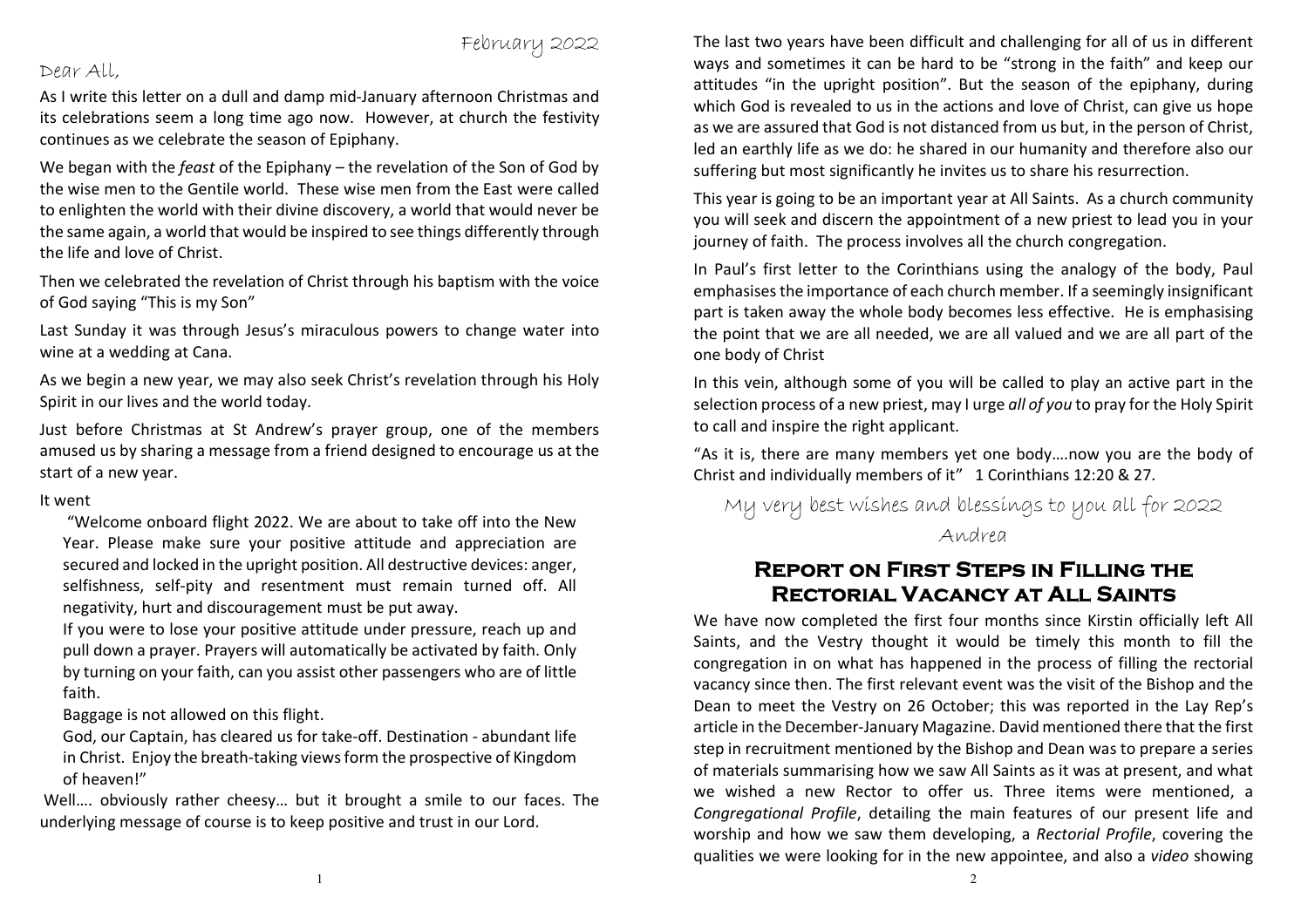the church and also its surrounding area. The last of these is new and not mentioned in any of the old Provincial documents.

The first step taken by the Vestry was to send out the questionnaire with the December-January Magazine which had four open-ended questions on it about the present and future of the Church, and the qualities we should be looking for in our new rector. Twenty-two replies were received to this questionnaire and were analysed by Louise, Tracey and Celia, who reported verbally to the January Vestry. They were of the opinion that the material therein would enable a Rectorial Profile to be constructed, and also give important information to those constructing the Congregational Profile.

The next step was obviously to construct drafts of the three material items required, and to this end three groups were put together as follows:-

Congregational Profile: David Simmons, Andrew Roach, Anne MacDougall;

Rectorial Profile: Louise Benson, Tracey Conway, Celia Fisher (the group who had already analysed the Questionnaire);

Video: Brenda Hadcroft, David Hamblen, Andrew Long, David Simmons.

One other action had been left over from the Bishop/Dean Meeting, a further meeting between the Diocesan officers (Dean and Treasurer) and selected Vestry members to discuss the financial position of All Saints. This had not yet been held, although, given our current satisfactory financial position as reported to the AGM and to the Vestry in January, it was unlikely to hold many terrors for us.

# **All Saints Finances – First Quarter**

 At the January Vestry Meeting, the Treasurer presented the Receipts and Payments figures for the first quarter of the financial year. As expected, the Church was making a temporary surplus of at least £2000 per month, which resulted largely from not paying a rector's stipend. The Church had taken over responsibility for the financial commitments associated with the rectory, and this would add to the fuel costs for the year, and would also pay an increased insurance premium for the period the building was empty. Additionally it will need to deal with the large increases in the price of gas, which are expected in the calendar new year, and would of course affect all our fuel payments. Not all our visiting preachers claim expenses, so the costs associated with ministry would be lower than anticipated in the budget. Although the expenses of rectory refurbishment may well be above the budget estimate, our sound financial position would mean that we could still resume Mission Support payments in this financial year. The Vestry was happy that this should be done. Andrew Long

# **VESTRY NOTES - MEETING OF 9 DECEMBER**

#### • **Dishwasher News**

After a very thorough examination the dishwasher in the kitchen has been found to have nothing wrong and to be perfectly usable.

#### • **Communication**

There was discussion about the procedures for visiting members of the congregation. It was agreed that visiting would continue.

### • **Online Provincial Training for Safeguarding**

It was agreed that as many people as possible should be included in the Provincial Training. When details are made available, an advert will be put in the Church magazine.

• **Services etc.** 

There was discussion of services which are about to take place in the coming weeks and arrangements which will be necessary under the Covid regulations.

• **The Rectory** 

Arrangements for the refurbishment of the Rectory are ongoing.

• **Finance** 

As expected, there will be a small surplus in 2021-22.

• **Mission Support** 

There was discussion of the target figure for Mission Support and the possibility of an appeal. It was suggested that there could be a Giving Group to which the Mission Support Group could report.

# **VESTRY NOTES – MEETING OF 6 JANUARY**

#### •**Provision for Weekly Worship**

 The Worship Committee has finalised hymns for the coming weeks. Andrew Long has written a short manual for heating the Church so that more people will be able to change the settings, as required.

•**Congregation Questionnaire** 

> The Vestry would like to thank those who completed the questionnaire. The responses have now been analysed and will form the basis of our search for a new Rector.

#### •**The Organist**

Mr Jeremy Wan has been appointed as our new Organist. We will be delighted to welcome him on Sunday 9 January and look forward very much to the joy of hearing him play at our services.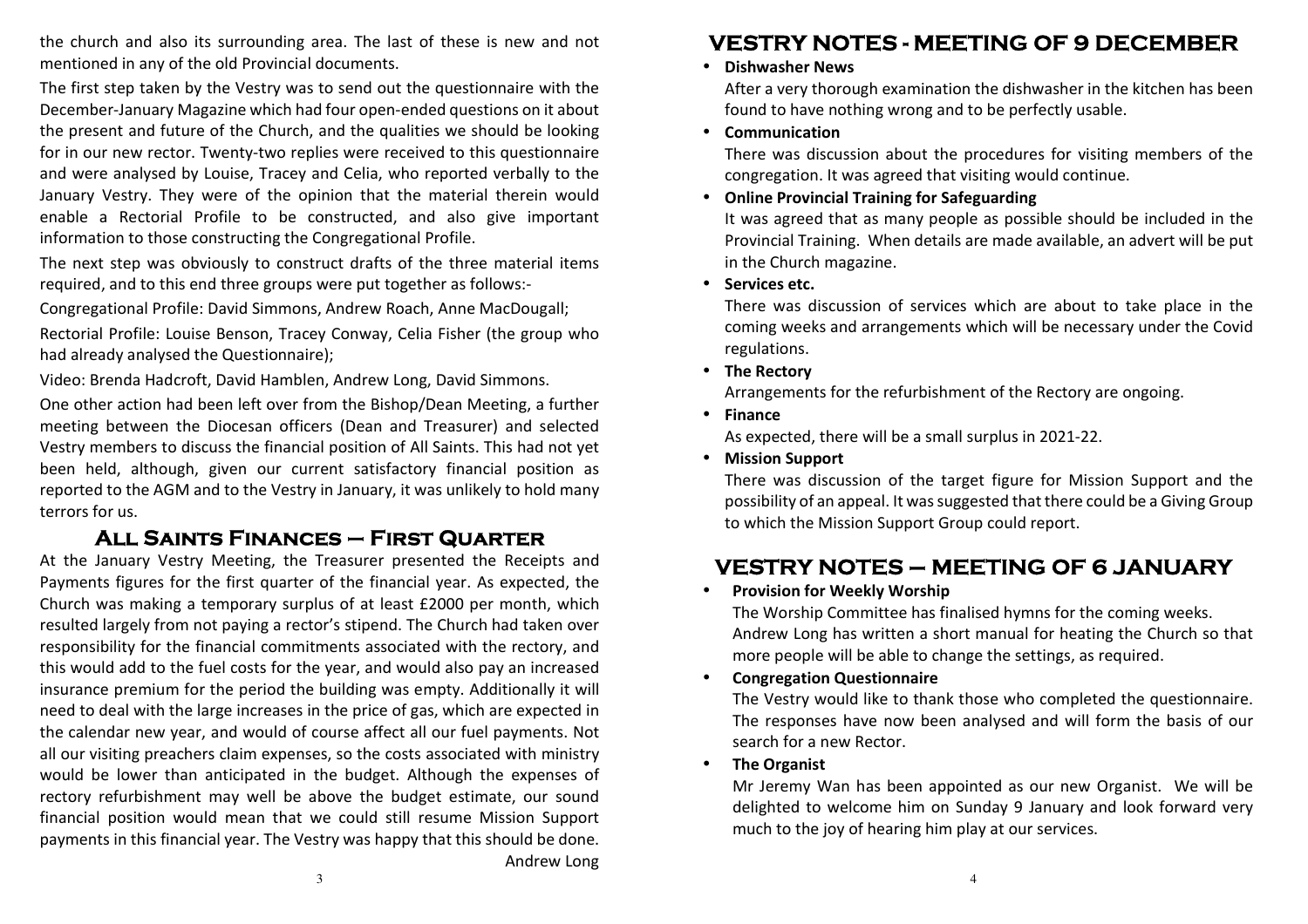•**Finance** 

> There will be a financial surplus in the first quarter, some of which will go to Mission Support.

•**The Church at Christmas** 

> The Vestry would like to thank the ladies of the Flower Committee for the very lovely flower arrangements in the Church at Christmas. They were greatly appreciated by everyone.

•The next vestry meeting will be on 10th February.

Brenda Hadcroft

#### **OUR NEW ORGANIST**

All Saints was pleased to welcome Jeremy Wan to ourChurch on Sunday 9th January when he commenced his duties as our new Organist.

Jeremy is from Hong Kong, where he still has family, though he has been largely resident in the U.K. for the past 10 years. He obtained a Music Scholarship to Kings School Canterbury where he received his secondary education from 2013 to 2018. This developed his interest in Church music and choral singing, for which he was awarded prizes for composition and performance. As well as learning piano he studied the saxophone, which he admits he



preferred; he still enjoys listening to jazz from the bebop era, as well as classicalmusic.

He then moved to London for his University studies at the London School of Economics graduating in 2021 with a Degree in Politics and Philosophy. However, he also continued his musical interests, learning to play the Organ and singing with and conducting their Chamber Choir. This was followed by a move to Glasgow University as the Lafine Organ Scholar to study for his Masters degree in Musicology under the direction of Kevin Bowyer. Fortunately for us, he has found enough time from his duties in the University Chapel to provide music for our Sunday Services.

He is also hoping that by February the Covid restrictions will be eased enough for our own Choir to begin singing again. So, if you have any ambitions to start, or return to singing, please speak to him after the Service or email him at jeremywan8868@gmail.com

#### **The Carol Service Sunday 19th December**

Andrea opened the service by saying "I really love a good carol service". I'm sure we all agreed with her, and that is exactly what we had.

Top marks go to David Simmons for 'resurrecting' the choir, finding some new willing volunteers, and then leading them in some lovely favourite carols. The well chosen tradional readings were read by members of the congregation, with Andrea reading the final wonderful passage from St John's Gospel.

The organ was played beautifully by Will Briant and many thanks go to him, not only for giving us some wonderful music, but also for his time. Between playing at the morning Eucharist, he raced to Glasgow Cathedral to practise for a coming service there, and returned in time for a 5pm practice with the choir. Even the congregation were in good voice and finished with a rousing 'Hark the Herald'. Sadly there were no mince pies and mulled wine to follow but thanks again to Andrea for leading us in this traditional service which gave our Christmas celebrations a wonderful start. Kate Ross

#### **Christmas Church Flowers**





A heartfelt thank you to Ann Caie and her team for decorating the church so beautifully again this year. Not only are they a real work of art, but also a bonus that they keep looking fresh well into New Year. Thanks, Ann, for this extra lift to our spirits at Christmastime



Pauline Waugh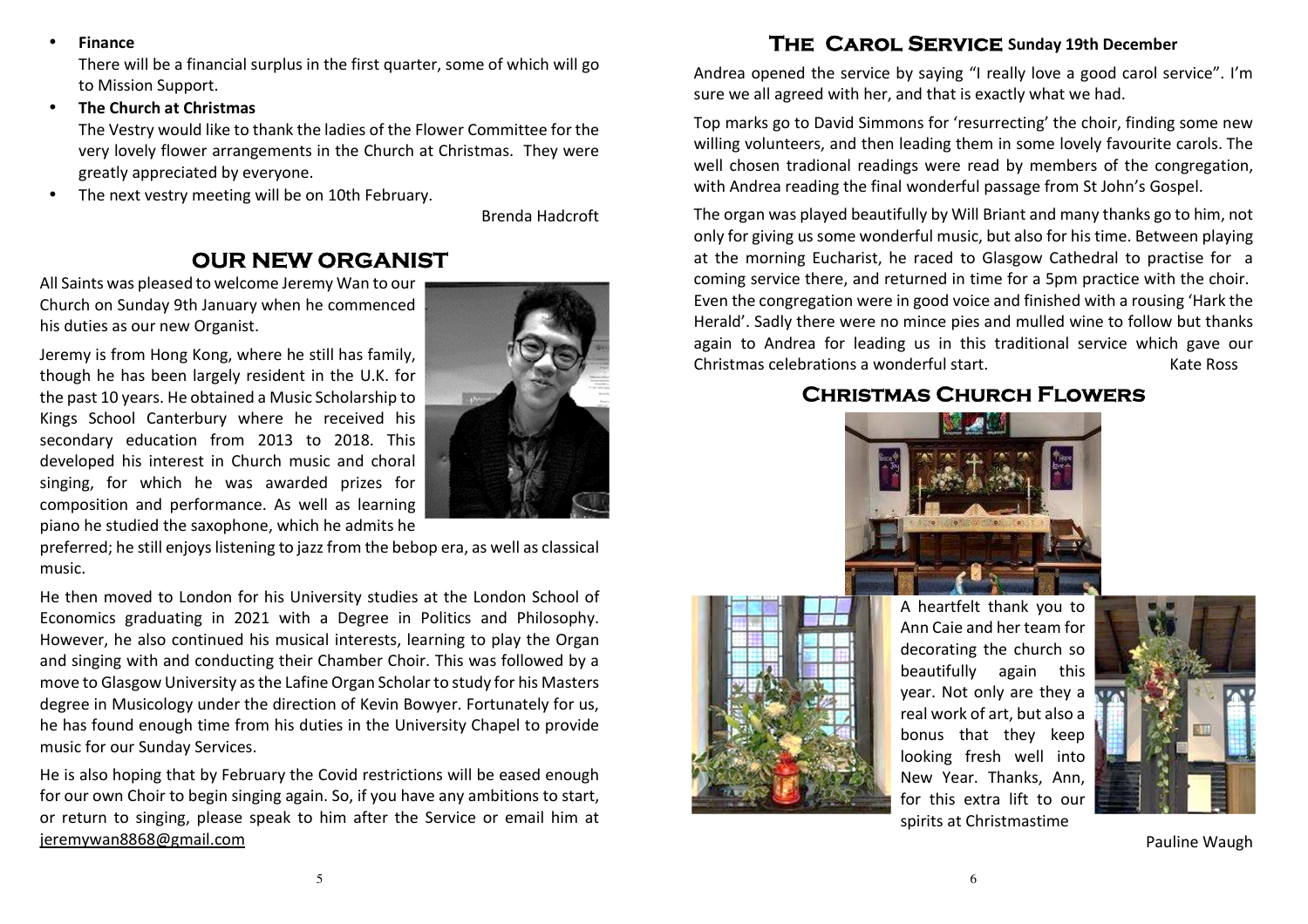#### **Mission Support Group**

I am very pleased to report that the Vestry has agreed to be re-established the Mission Support Group as a regular part of the life of All Saints , and as such have allocated £6000 this financial year. It is hoped that this regular giving will continue either from General Funds and/or by special appeals. I have been asked to re-convene this group as soon as possible.

However, before I do that I would like to take this opportunity to thank Ann Wheatley very much for her many years of leadership of the group and for raising her concerns for many projects in South Africa and in Cape Town in particular. Ann was also our main contact for many years with the Glasgow Children's Holiday Scheme. Thank you Ann.

The £6000 agreed needs to be allocated before the end of March 2022. Therefore I would like to ask for willing volunteers to join the small but extremely worthwhile and rewarding group, to review our former mission links and decide a way forward. Additional suggestions are very welcome and we will consider all carefully.

As time is of the essence please contact me as soon as possible if you are interested or have a new suggestion….if there are no volunteers personal invitations will be issued!

Louise Benson

# **Scottish 'Good News' winner goes into UK final**

**A Scottish Episcopal Church, St Luke the Evangelist Church in Glenrothes,** which provided school children with tablets to help with online learning has reached the final of a UK-wide competition to find 'good news' stories - and it **is looking for your support. Please help!**

The competition was launched by specialist insurer Ecclesiastical to shine a light on churches' bright ideas and success stories, community heroes and ingenuity in the face of adversity.

St Luke's was chosen as the regional winner for Scotland – earning £1,500 to support the church's work in the community. Its recognition came after providing computers and tablets to local pupils to take part in online learning during the UK-wide lockdown, following a successful application to the Church in Society Committee of the SEC for support from the Child Poverty Fund. Father Gerry Dillon, Priest of St Luke the Evangelist, Glenrothes and St Finnian's,

Lochgelly, said: "We are delighted to win and very grateful to Ecclesiastical for the award which we'll be putting towards our audio-visual equipment.

"The AV system will widen access to our community space(s), and to the community groups and services working with people and within our community. It will also make it possible for us to partner with global projects and initiatives who can broaden individual and community horizons.

"This scheme not only helped us partner with the local school to support the learning of children through digital devices, but also to develop parents' literacy, numeracy and digital skills – which has been an unexpected benefit of this initiative.

"Going forward St Luke's will continue to be an additional space in the community that will be of use for the ongoing well-being of the whole community, as well as developing nurturing opportunities, especially with local schools and youth groups."

St Luke's now joins four other churches in the national final where they can win a further £6,000 as overall winner. Naturally, St Luke's would be grateful for any support that Scottish Episcopal Church members can give them in the vote to find the UK winner!

"We would really appreciate any support that other churches can give us by voting for us in the final," said Father Gerry.

Helen Richards, church director at Ecclesiastical, said: "Congratulations to St Luke the Evangelist Church, our regional winner for Scotland. Their efforts to support local pupils who were without access to computers or devices needed for online learning during the pandemic really impressed our judging panel.

"Despite the challenges that the pandemic has brought with it, churches have remained a beacon of hope to the communities they are based in.

"That's why this year's theme for our church competition is 'Good News'! We wanted to help shine a light on those unsung heroes in our communities and the new initiatives that churches have come up with to help those most in need – spreading the 'Good News' far and wide."

Members of the public can vote for their favourite shortlisted church to help decide the overall national winner by going to the website: https://www.scotland.anglican.org/scottish-good-news-winner-goes-into-ukfinal/ and selecting **St Luke's project**. Voting closes on **Tuesday 22 February**.

(Thanks to Susan Gray for drawing attention to this event)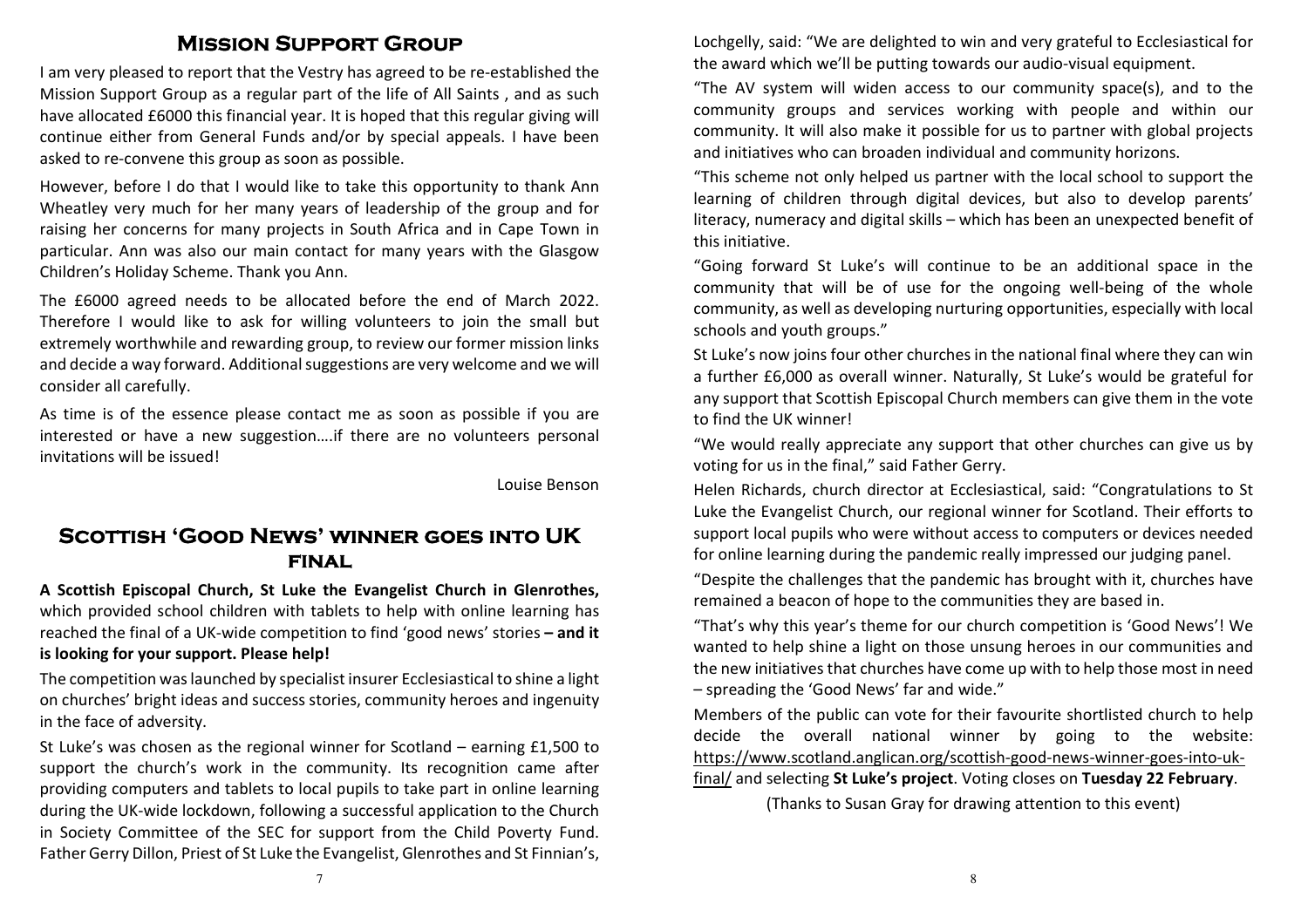

#### **Christmas Gift Scheme Report 2021 – Feedback to supporters**

The generosity to our Christmas Gift Scheme was again really positive. We continued to receive support from 4 local churches – All Saints in Bearsden, St Andrew's in Uddingston, St Margaret's in Newlands and St Ninian's in Pollokshields. This took the form of both gift and financial donations. We also received financial support from a local company and gift support from individual supporters of the charity for specific families.

Overall, the Holiday Scheme was able to provide gifts and/or vouchers to assist: 175 children and young people and 73 families

(In 2020, our total was 145 children and young people and 75 families)

In addition, we will be able to use gifted toys, books and games for use at our caravans during 2022 and will make toy, games and clothing donations to identified pre-school and after school groups.

In financial terms, we had a funding balance of £930 from 2020. For 2021, we received a total of £983 in cash, cheque and bank transfer donations. We purchased and allocated a total of £2,230 worth of vouchers. This left a balance of funding of £317 met through our own funds. We were able to provide direct gift support to 20 families.

Family Feedback comment:

Awww thank you, this will certainly help, my husband lost his job and has been unable to get a new one so money has been very tight. I have just requested a foodbank referral so this will definitely be of great help. I will buy both the kids a wee gift each to open up on Christmas Day that way they have something. Thank you so much again xxxx greatly appreciated xxx

Other equally positive comments were received.

Glasgow Children's Holiday Scheme would like to thank everyone at All Saints for the continued support to our Christmas Gift Scheme.

Douglas Wilson

## **Simon Lowis**

#### 1941-2021

We were all saddened to hear of Simon's death in November. He was a well-loved member of our congregation for forty years and is much missed. Our thoughts and prayers are with Jane, Mark, Katie and Logan, who did so much to look after Simon during his knee operations and subsequent illness, especially during his final months. The packed church at his funeral was a fitting tribute to Simon. The following is a tribute to Simon given by Jane's brother at his funeral on the 17th December 2021.



Simon Prior Lowis - that smiling face who was always interested to meet people and to have a chat. Who was interested in you and made friends wherever he went.

Born in Sedbergh village, his father owned and ran the local chemist shop. Simon was very proud of his Sedbergh roots.

Simon went first to the local primary school and then started as a day boy at Sedbergh School - as did his brother. He later became a boarder. At School he played fives, squash, rugby and cricket - playing for the 1st X1 in 1960.

After School he got a job with British Petroleum in Leeds as a rep - and then was moved to Newcastle where he operated the first self-service garage in the area with a shop. After arriving in Newcastle, he played cricket and rugby and squash at Northern rugby club. Northern was famous for their Saturday night discos and it was here that he met Jane (probably my fault) and started a romance. They were married in 1970.

After a few years, Simon and Jane moved to Leeds where Mark and Katie were born. They then moved back to Newcastle for a short time, still with BP before they moved to Glasgow where Simon was promoted to Area Manager. They thought they would be here for a few years - 40 years on they are still here!

Living in Bearsden, Simon played cricket at Auchenhowie for Dunbartonshire and tennis at Bearsen Tennis Club where he ran a gents team for a short while - he was also a keen squash player. Golf then took over and he joined Hilton Park Golf Club. He was Junior Convenor of the club for a few years. As a member of the MCC he loved his visits to Lords with his pals.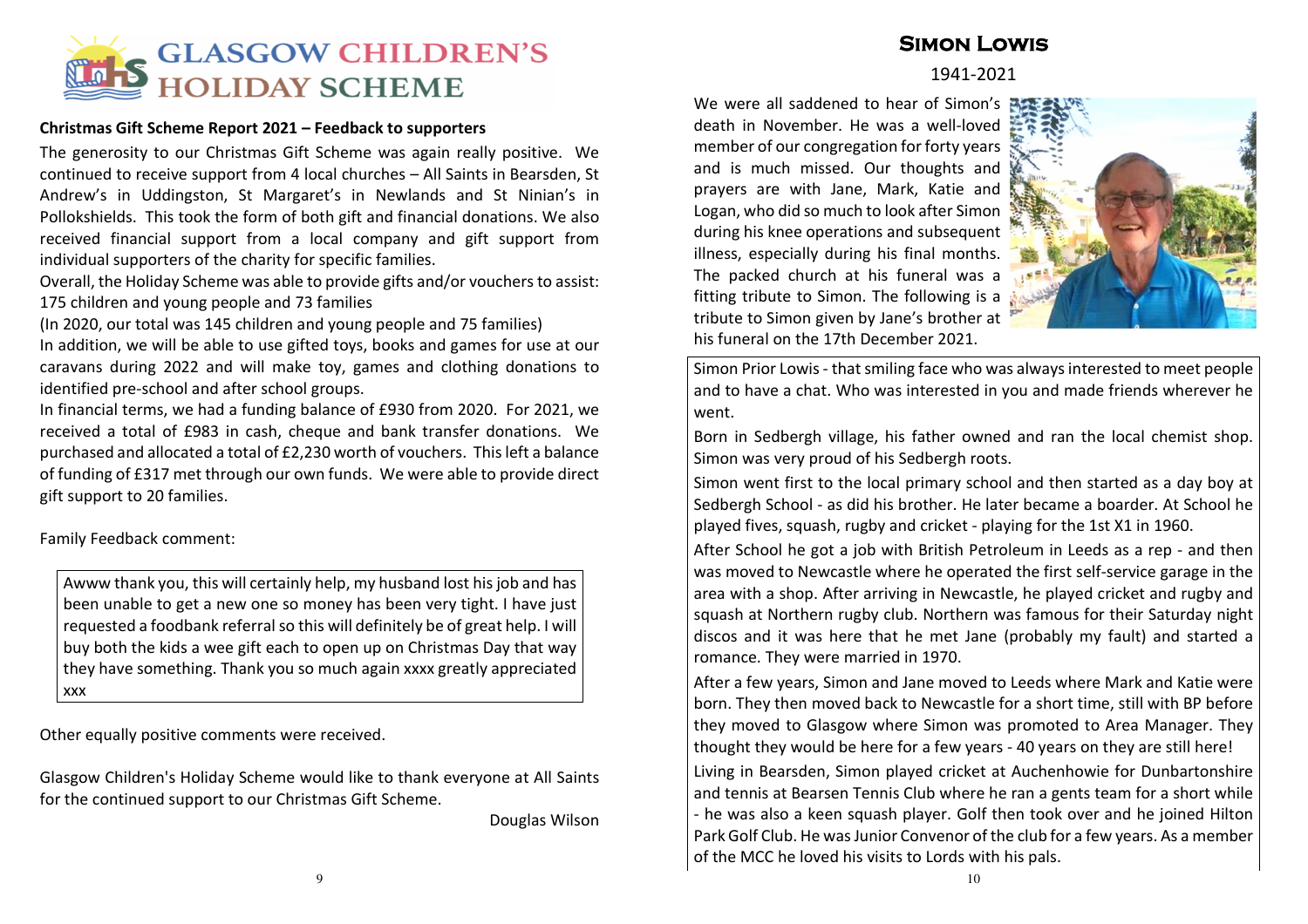Simon, in his retirement from BP, was given the job of visiting BP Pensioners which he also really enjoyed.

Simon and Jane have attended All Saints for 40 years where they have made many friends. Simon served on the Vestry and volunteered for many years as a sidesman.

As we know Simon had been ill for some years. He was in hospital for quite a while having his knee replacements - he thought he was in a hotel and started ordering coffee and sandwiches for the Consultant!

Simon and Jane had wonderful holidays - which they really enjoyed.

Simon was a real family man having been happily married for 51 years. He was very proud of his children Mark and Katie and loved his grandson Logan. When the end came, it must have been some comfort to the family that they were at his bedside when he slipped away at the age of 80. The family are very grateful for the care Simon received in the end at the Abbotsford Care home.

Simon, we shall miss you. That smiling face, the friendship that we have had, the fun we have had when in your company.

It has been an honour and privilege to have known you. Rest in peace dear friend and God Bless.

Jane adds: 'I would like to thank you all for the letters, cards and flowers I have received. I have been overwhelmed by your kindness which is much appreciated. Thanks to Andrea, our interim priest for her support and taking the funeral service and to Andrew Long as chief sidesman for his organisation at the funeral.'

### **June Beadsworth**

#### 1939-2021

On 30th December, a service of thanksgiving for the life of June Beadsworth was held at All Saints, led by Andrea. June and Barry and their family were members of All Saints for many years before they retired to England. During their time in Bearsden June was an inspirational teacher and Barry a GP at Anniesland. In 1984, Barry was treasurer of All Saints. Recently they moved back to Bearsden to be near to their son, Andrew.

The church was packed with family and friends and a moving tribute was given by their eldest son Michael. The service was a fitting celebration of June's life. She will be much missed by her family and friends.

# **Heart Transplantation Thirty Years Ago**

I was pleased that Janet drew my attention to an article in The Herald of 16th December 2021 about the continuing heart transplant program in Glasgow. It was 30 years ago at Hogmanay, at a party at Janet's home, that I was informed that there was a donor heart available in London for the first patient of our newly instituted Scottish Transplant Service, based initially at Glasgow Royal Infirmary.

So instead of enjoying the rest of Janet and Bryan's hospitality, I soon found myself in a small plane flying to London. There followed a fast police car journey to a central London hospital where the donor, who had fulfilled the strict criteria for brain death, was ready prepared on an operating table. I never got to enjoy removing the heart from donors, though my rational sense told me that it was the best thing to do.

On the flight back to Glasgow the pilot, who was sitting next to me, told me we were the only plane in the sky over the Britain for a short time as it was New Year! Another fast journey, courtesy of the police, to the Royal Infirmary where the rest of the team had our first patient on the operating table with the chest open (we had a primitive mobile phone to keep in contact so the operation could start before the new heart arrived). Another new experience was taking the recipient heart out and seeing a huge cavity (most patients with heart failure have a dilated heart) into which the normal donor heart is sewn. The whole procedure was long and exhilarating, but exhausting and unsustainable.

One contribution I was able to make was to stimulate the setting up of a rota system so that, when donor hearts became available, the nearest transplant unit was responsible for removing the donor heart, which was then flown unaccompanied by a surgeon to the centre with the most suitably matched patient on the UK list. In our first year we transplanted 21 patients without mishap. So it is a great satisfaction to read that the centre, now located in the Golden Jubilee Hospital, has now carried out some 445 heart transplants. Five years ago, at an event held in the Golden Jubilee Hospital to mark 25 years I met one of our first year's patients who was still doing very well and was beyond the interval usually reported on the graphs for world-wide outcomes that ended at 20 years with very few surviving patients.

Heart transplantation made quite an impact on my career. The first operation I saw was a very early valve operation by Christiaan Barnard, who went on in 1967 to be the first in the world to transplant a human heart. He was a Cape Town medical school class mate of Donald Ross, by the 1960's the leading UK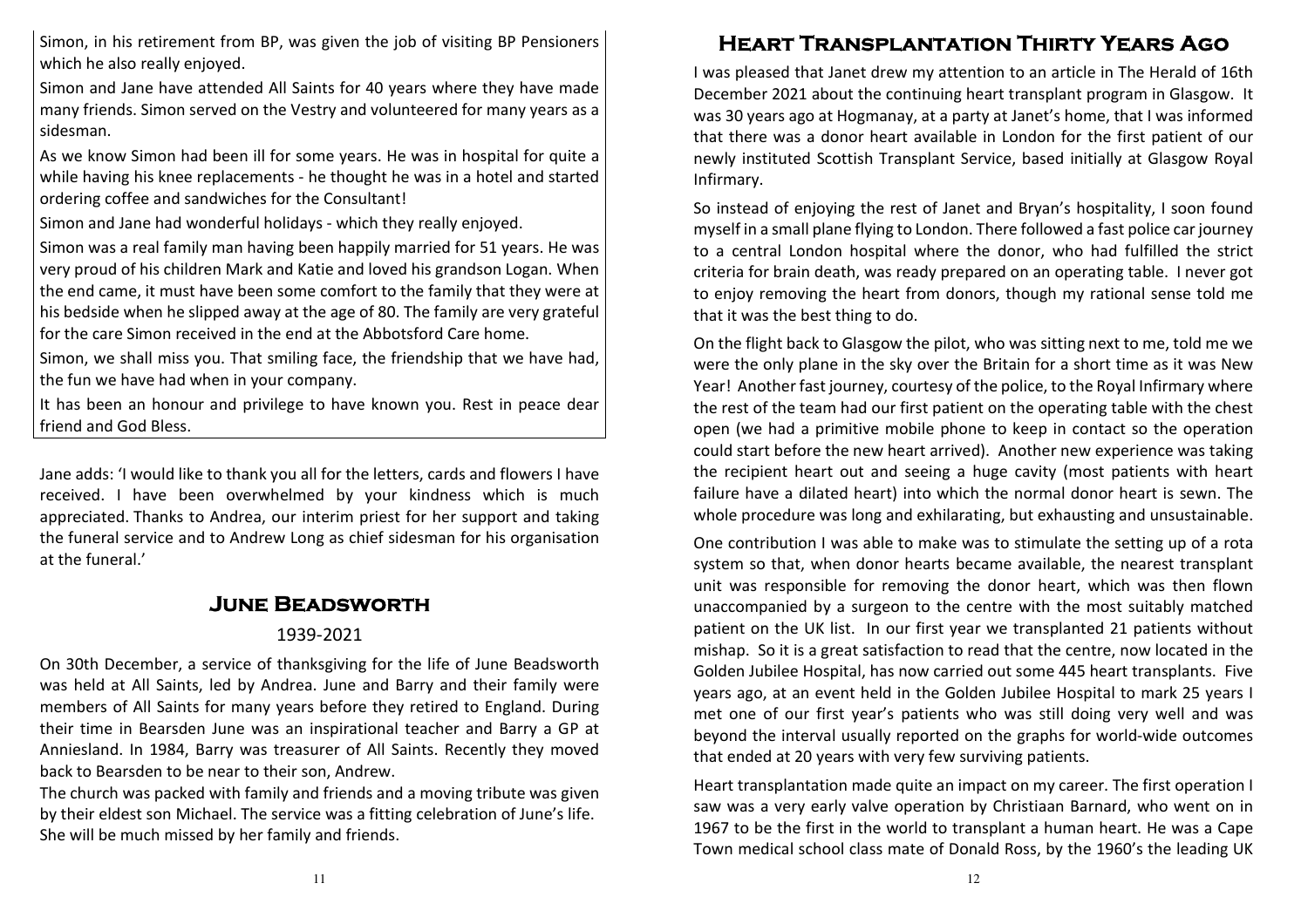cardiac surgeon, who was the first to undertake a British Heart transplant operation. I did a significant part of my training under Donald Ross at the National Heart Hospital in London.

The second surgeon in the world to do a heart transplant was Norman Shumway, working at Stanford University in California. He really deserves all the credit for cardiac transplant surgery, having worked out the criteria for brain death and having done the experimental laboratory work that underpinned cardiac transplantation. He was scheduled to do his first transplant in January 1968, so Barnard's operation deprived him of being the 'first in the world.' I became very friendly with Norman Shumway. He visited us in Glasgow and I read his citation for Honorary Fellowship of the Glasgow and the Edinburgh colleges of surgeons. I also made several visits to his centre in Stanford.

One of the big advantages of my academic position at the University of Glasgow was the ability to travel world-wide so I saw transplant surgery in many centres as far apart as Sidney and San Diego and other forms of heart surgery in numerous centres, getting to know the world leaders in our specialty well. I owe many a great debt of gratitude for my career. I recall a surgical meeting in Chicago where I was in a long queue to check in at the conference hotel. Norman Shumway happened to walk past and greeted me with enthusiasm, followed a few minutes later by Denton Cooley, the legendary pioneer of cardiac surgery from Texas. He too stopped and chatted for a while as I knew him well. As he walked on, I had a tap on the shoulder. Turning round I was asked: "Who the hell are you?" – a smiling surgeon who worked in Texas but had never known Denton Cooley let alone Norman Shumway!

Janet's newspaper article mentioned that the present transplant surgeon at the Golden Jubilee had not been enthusiastic about artificial hearts (in spite of some 60 years of experimental work by several centres). It reminded me of Norman Shumway's comment when asked: "Artificial hearts have a great future, and always will have!"

#### David Wheatley

PS from Janet: I remember that Hogmanay vividly. David, having had a bleep around midnight, quietly mentioned he had to leave to pick up a heart for transplant. We continued with the party, recovered on New Year's Day and woke on January 2nd to find David and his team had just completed the operation, having operated throuout that period and was then sitting with the patient until recovery was certain. Amazing!

#### **BACK TO WORK** by Mairi Ross

You may recall that when I wrote about the labyrinth in my garden, I semijokingly said that I was creating it because my original plan to build my own 'church' in response to being locked out of others, was perhaps a little beyond me. Well, the idea never went away, and eventually I decided that I was going to do it – to build my own church – anyway!

I am happy to tell you that I am back to what the evidence clearly indicates is my favourite occupation, of heaving mud and rocks around! As some of you know, I had a minor accident in the autumn, leaving me with sore or cracked ribs, and an inability to do anything strenuous in the garden (or anywhere else). This put the brakes on the church project, which had, at the time of the mishap, just about begun. The revised plan was then to get a contractor to create the foundation, which is what I had begun to dig. That was the scheme until last week, when the person I'd found to do it (at considerable expense of course), indicated he wouldn't after all be available for several more weeks. As I am expecting a crucial delivery to take place soon, and as I am pretty nearly fully fit again, I decided it was time to get back to work myself, and save some money at the same time!

Now, I must confess that my description of the project has to be qualified a little. I am not building it from scratch. I have ordered a shed, measuring 10 x 8 feet, it will be installed for me, and I will then turn it into a church. Furthermore, though I call it a 'church', I should point out that I am not, for various reasons, actually planning to get it consecrated, so technically it will be a spiritual place, a prayer room, a holy shed ….! I don't think there is really the word for it, so I'll just call it a chapel for convenience.

My plans are still at an early stage. I know the size of the building, and I have various ideas for how it will look, but I'm not going to finalise anything until I have the basic building in place. It will have a somewhat ecclesiastical theme

inside, and the outside, somehow or other, will boast a bell and a cross. Beyond that, please watch this space! Like most of my schemes in their early days, what I currently have is a muddy hole in the ground, and a growing pile of rocks (which I swear get bigger with each new venture!) We are considering dealing with the monster I have most recently exposed by Christening it 'Peter' and reburying it where it isunder the centre of the chapel site! 'upon this rock...'

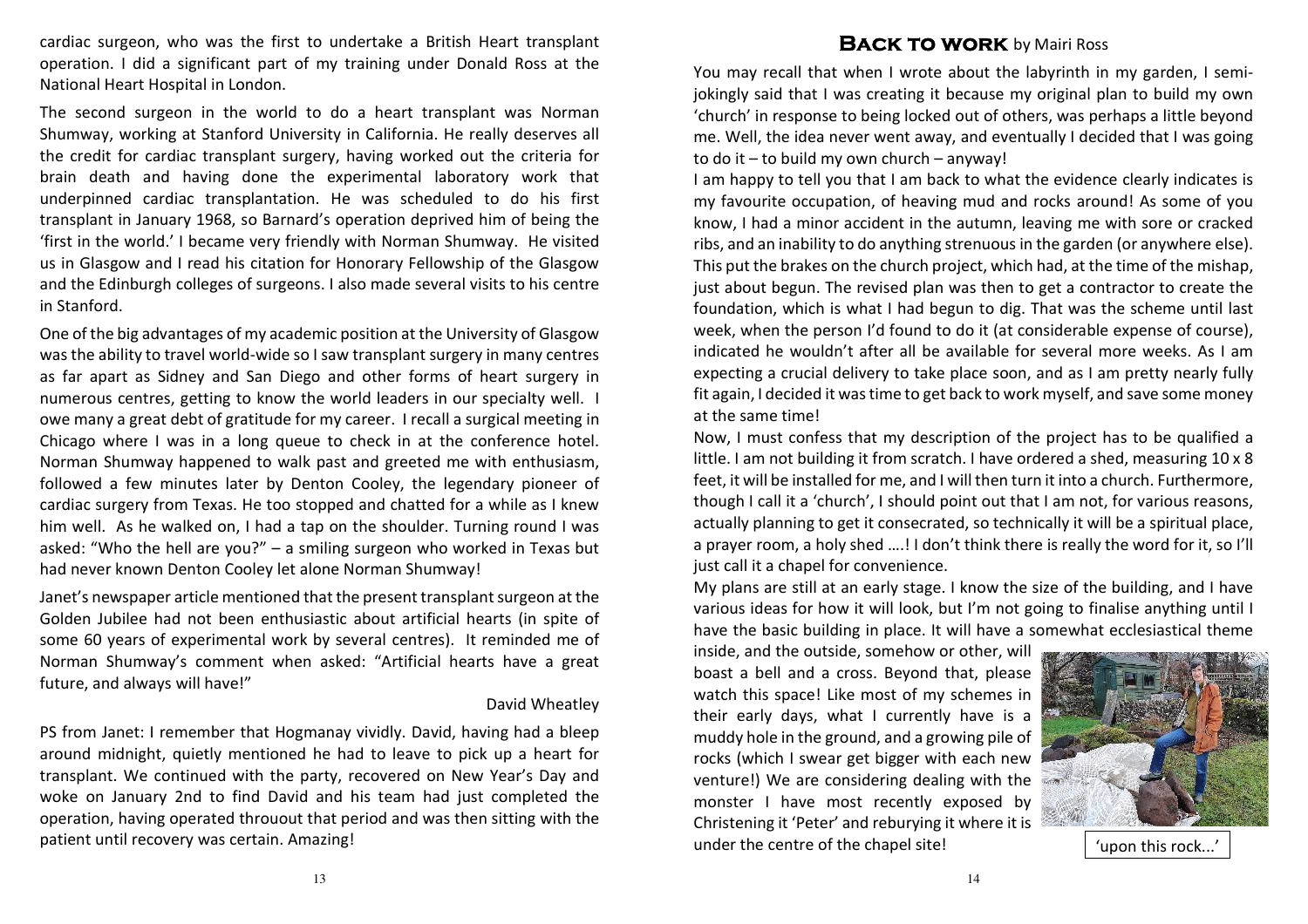LINES WHETHER INNERENT IN EARLY SPRING<br>
IN WILLIAM WORKSWORTH 1770-1850<br>
NEW WORKSWORTH 1770-1850<br>
The mass change of the state of the state of the state of the state of the state of the state of the state of the state of





normally he would be afraid of failing.<br> **A happy looking Fraser**<br> **The John Muir Trust** (www.johnmuirtrust.org) is a<br>
wonderful Scottish charity for the environment which I'm sure most of you are<br>
aware of, but I hadn't a